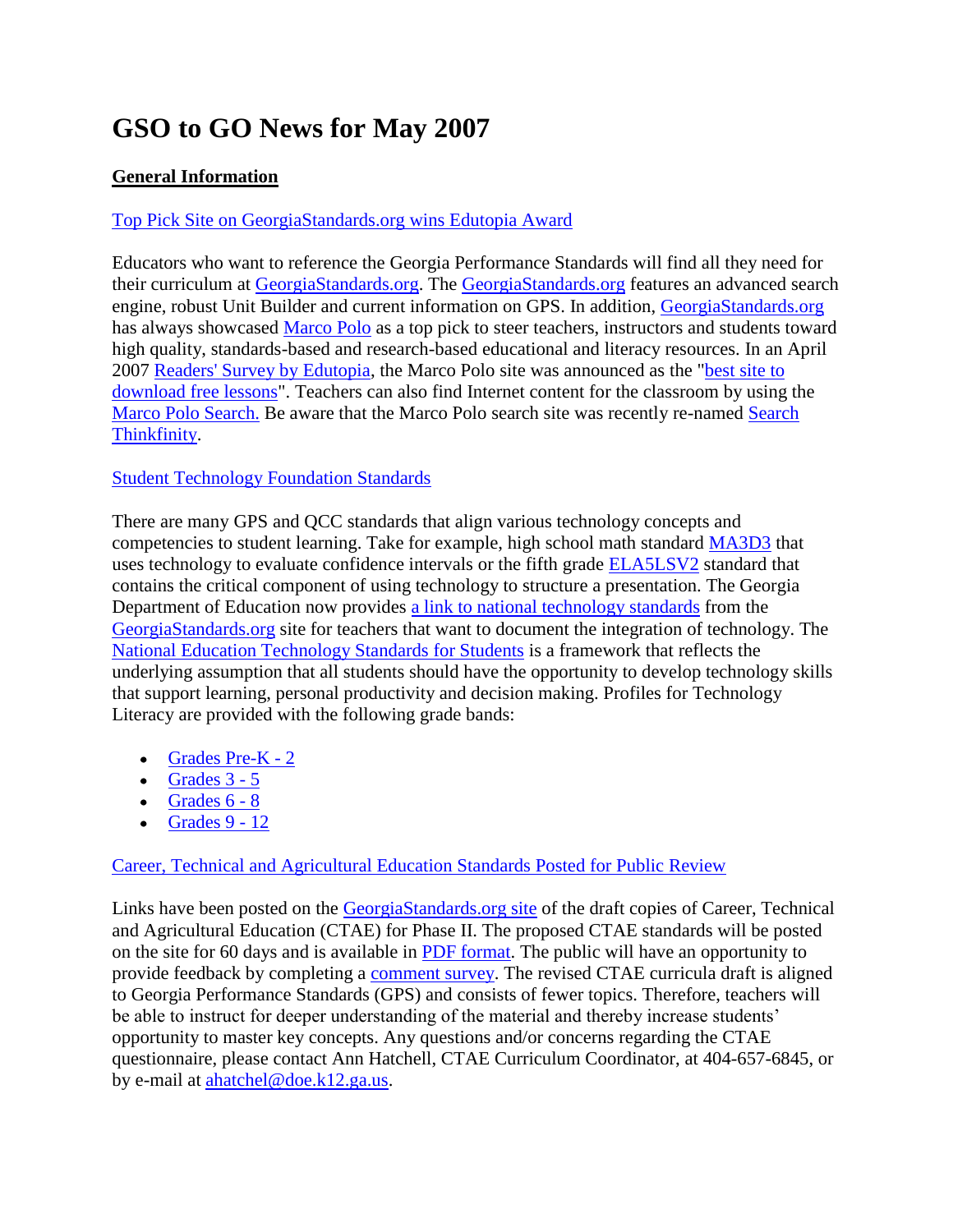#### [Great Field trip Line-Up for Fall 2007](http://www.fernbank.edu/museum/schoolprograms.html)

Are you already thinking about field trips for next school year? Get an early start by looking at what [Fernbank Museum of Natural History](http://www.fernbank.edu/museum/index.aspx) in [Atlanta](http://www.fernbank.edu/museum/direction.html) has to offer. As a special exhibition, Fernbank will have [Frogs: A Chorus of Colors](http://www.fernbank.edu/museum/specialexhibitions/frogs/index.html) on view September 19, 2007 through January 2, 2008. This attraction will make your students jump for joy as it will feature more than 100 live frogs from all over the globe! On the big screen, the IMAX Theatre will be showing [The Alps:](http://www.fernbank.edu/museum/imaxdetailcomingsoon.aspx?ID=3)  [Giants of Nature](http://www.fernbank.edu/museum/imaxdetailcomingsoon.aspx?ID=3) which will be running August 4, 2007 through January 4, 2008. Also opening October 6, 2007 will be the National Geographic short feature, [Sea Monsters: A Prehistoric](http://www.fernbank.edu/museum/imaxdetailcomingsoon.aspx?ID=4)  [Adventure](http://www.fernbank.edu/museum/imaxdetailcomingsoon.aspx?ID=4) which allows viewers to join a team of palaeontologists to solve an 82 million year old mystery (view the [short feature](http://www.nationalgeographic.com/giantscreenfilms/av/seamonster_featurette.asx) and [trailer\)](http://www.nationalgeographic.com/giantscreenfilms/av/seamonsters_trailer.asx). If that wasn't enough, Prehistoric Animal Adventure is a new school program that was developed for pre-K through grades 2. Youngsters get a peek of what the earth looked like during the dinosaur days. Grades 3 through 8 can discover Georgia's Natural Regions through discussion, demonstration and live animal presentations. For more information email [justforeducators@fernbank.edu](mailto:justforeducators@fernbank.edu) or call 404-929-6306.

#### [GPB Programs to Look for in May](http://www.gpb.org/public/education/pipeline.jsp?issueid=176&artid=852)

[Georgia Public Broadcasting \(GPB\)](http://www.gpb.org/public/) has a couple of series it is showcasing in the month of May. [French in Action](http://www.learner.org/resources/series83.html) is a series that emphasizes active participation to increase fluency in the French language, while introducing the French culture. The French in Action series also can qualify for teacher professional development. Middle and high school teachers can check the [GPB](http://www.gpb.org/public/education/schedule.jsp?f=program&d=FIA)  [Education Schedule](http://www.gpb.org/public/education/schedule.jsp?f=program&d=FIA) for air dates and times. Great Museums is a program returning for its third year which highlights the treasures and tells the great American stories behind them. The show gives tours of famous museums such as the Metropolitan Museum of Art, the Henry Ford Museum and the Franklin Institute. Check the [GPB Education Schedule](http://www.gpb.org/public/education/schedule.jsp?f=program&d=GRMU) for air dates and times.

#### **Continuing Education**

#### [No Fear Teacher Training at Georgia Shakespeare](http://www.gashakespeare.org/education_teacher.asp)

A two week professional learning course approved by the Georgia Department of Education entitled ["No Fear Shakespeare"](http://www.gashakespeare.org/education_teacher.asp) is offered by [Georgia Shakespeare.](http://www.gashakespeare.org/index.asp) The course is designed to help English and Drama instructors grades 4-12 integrate Shakespeare into their curriculum through a variety of techniques taught by the Georgia Shakespeare staff of actors, dramaturgs, lecturers and experts in the field. In addition, course participants would get to attend one of the [Georgia Shakespeare shows](http://www.gashakespeare.org/whatsplaying.asp) for free as part of their study. The course is scheduled from June 4th to June 15th. The course is also 50 hours and worth 5 PLU's. The course meets at the [Conant](http://www.gashakespeare.org/about_faq.asp#located)  [Performing Arts Center located in Atlanta, GA.](http://www.gashakespeare.org/about_faq.asp#located) For more information contact Allen O'Reilly at 404-504-3401.

[Georgia Educators can Earn Professional Learning Units Online](http://8.6.89.92/classroom/MASTER_CLIENT/MASTER_PORTAL/HOME.ASPX?MClientID=110)

Georgia State educators can now earn PLU credits through Adams State College. [Registration](http://8.6.89.92/classroom/MASTER_CLIENT/MASTER_PORTAL/HOME.ASPX?MClientID=110) for the spring semester is open. The credit can be applied to 1 PLU=10 hours, re-certification or a professional teaching certificate. The courses are online, self-paced, with 24/7 access. Course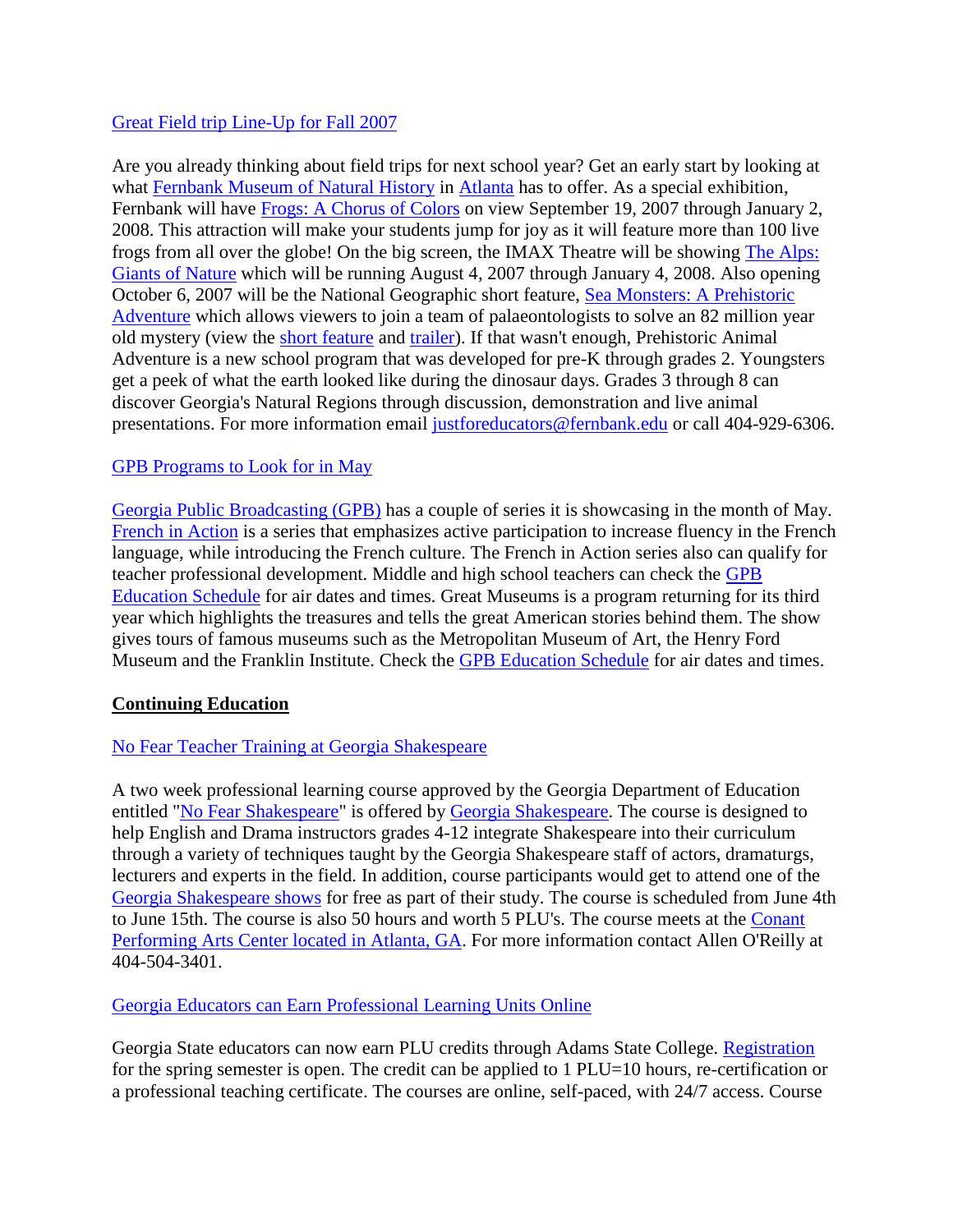participants will have 2 months to complete the course. Courses available are [Creating a](http://www.kdsi.org/ecom/default.aspx?MClientID=110)  [Successful Classroom \(1 PLU / 10 Hours\)](http://www.kdsi.org/ecom/default.aspx?MClientID=110) and [Setting up a Differentiated Instruction Classroom](http://www.kdsi.org/ecom/default.aspx?MClientID=110)  [\(1 PLU / 10 Hours\).](http://www.kdsi.org/ecom/default.aspx?MClientID=110) Contact Evan Erdberg at (800) 728-0032 ext 122 or email at [evan@kdsi.org.](mailto:evan@kdsi.org)

[Summer Institute 2007 at Callanwolde Fine Arts Center](http://vsaartsga.org/index/arts_programming/summer_institute)

It's not too late to register for the Summer Institute at Callanwolde Fine Arts Center in Atlanta. This upcoming Summer Institute will be held June 4 - 7, 2007 and the training event is based on national Best Practices in Arts Education. The training sessions target professional development in disability, arts and education for teaching artists, classroom teachers, arts therapists, arts and school administrators, and parents of students with disabilities The registration deadline has been extended to MAY 15. Visit the site for [more information](http://vsaartsga.org/index/arts_programming/summer_institute) or download the [registration brochure.](http://vsaartsga.org/images/AIR_GA/2007/2007_Summer_Institute_brochure.pdf)

# **Celebrating May**

#### [Look up to the Sky and Beyond](http://www.nasa.gov/audience/foreducators/k-4/features/F_Ready_for_Space_Day_2006.html)

The first Thursday in May is a celebration that is out of this world. That's right May 3, 2007 is [Space Day which started in 1997](http://www.nasa.gov/audience/foreducators/k-4/features/F_Ready_for_Space_Day_2006.html) with the goal of utilizing space exploration to inspire student interest in science, technology, engineering and mathematics. Educators should first visit [Lockheed Martin's Space Day web site](http://www.spaceday.org/index.html) which supports the official event. At the [Lockheed](http://www.spaceday.org/index.html)  [Martin site](http://www.spaceday.org/index.html) teachers can access a [Space Day tool kit,](http://www.spaceday.org/conmgmt/index.php?option=displaypage&Itemid=226&op=page&SubMenu=) [educational resources](http://www.spaceday.org/conmgmt/index.php?option=displaypage&Itemid=241&op=page&SubMenu=) and [Space Day fliers.](http://www.spaceday.org/conmgmt/index.php?option=displaypage&Itemid=58&op=page&SubMenu=) [NASA](http://www.nasa.gov/audience/foreducators/k-4/features/F_Ready_for_Space_Day_2006.html) will host some exciting events for the Space Day celebration by having astronauts and other space flight experts discuss training for space, traveling to space, and living and working in space. [NASA](http://www.nasa.gov/audience/foreducators/k-4/features/F_Ready_for_Space_Day_2006.html) has partnered with AOL's service for kids, [KOL \(Kids Online\)](http://kids.aol.com/at-school/expeditions/) that will webcast the event. Additionally, a great site to bookmark on the classroom computers for Space Day is the [Image of the Day page at Space.com.](http://www.space.com/imageoftheday/)

#### [May Theme Units](http://www.edhelper.com/May.htm)

May is a month that boasts many themes and **Edhelper.com** features many great units to support educators. [Edhelper.com](http://www.edhelper.com/) highlights [Mother's Day,](http://www.edhelper.com/MothersDay.htm) [a Disabilities Theme Unit,](http://www.edhelper.com/health_disability.htm) [Memorial Day,](http://www.edhelper.com/Memorial_Day.htm) [Cinco de Mayo,](http://www.edhelper.com/Cinco_de_Mayo.htm) [End of School Theme Unit](http://www.edhelper.com/end_of_school_year.htm) and let's not forget [Teacher Appreciation Day.](http://www.edhelper.com/Teacher_Appreciation_Day.htm) These links feature an impressive amount of printable resources for the classroom; for example, the [Mother's Day](http://www.edhelper.com/MothersDay.htm) page has printables for reading comprehension, critical thinking, writing, puzzles, hidden pictures, math worksheets, patterns and so much more!

#### [May is Better Hearing and Speech Month](http://asha.org/bhsm/)

Better Hearing and Speech Month (BHSM) is an annual event to raise awareness about communication disorders and to promote treatment that can improve the quality of life for those who experience problems with speaking, understanding or hearing. [The American Speech-](http://asha.org/)[Language-Hearing Association \(ASHA\) website](http://asha.org/) offers several resources for this annual event. For example, at the ASHA site classrooms can win prizes by entering student drawings in the [ASH Drawing Contest \[PDF\].](http://asha.org/NR/rdonlyres/AB0797C2-E168-46DB-A233-A6BF86C2ED28/0/BHSM_drawing_contest.pdf) You can even download PDF templates such as [BHSM](http://asha.org/NR/rdonlyres/F9D59A6A-D48D-4329-B383-C1829BDF3A5E/0/2007_BHSM_Bookmark.pdf)